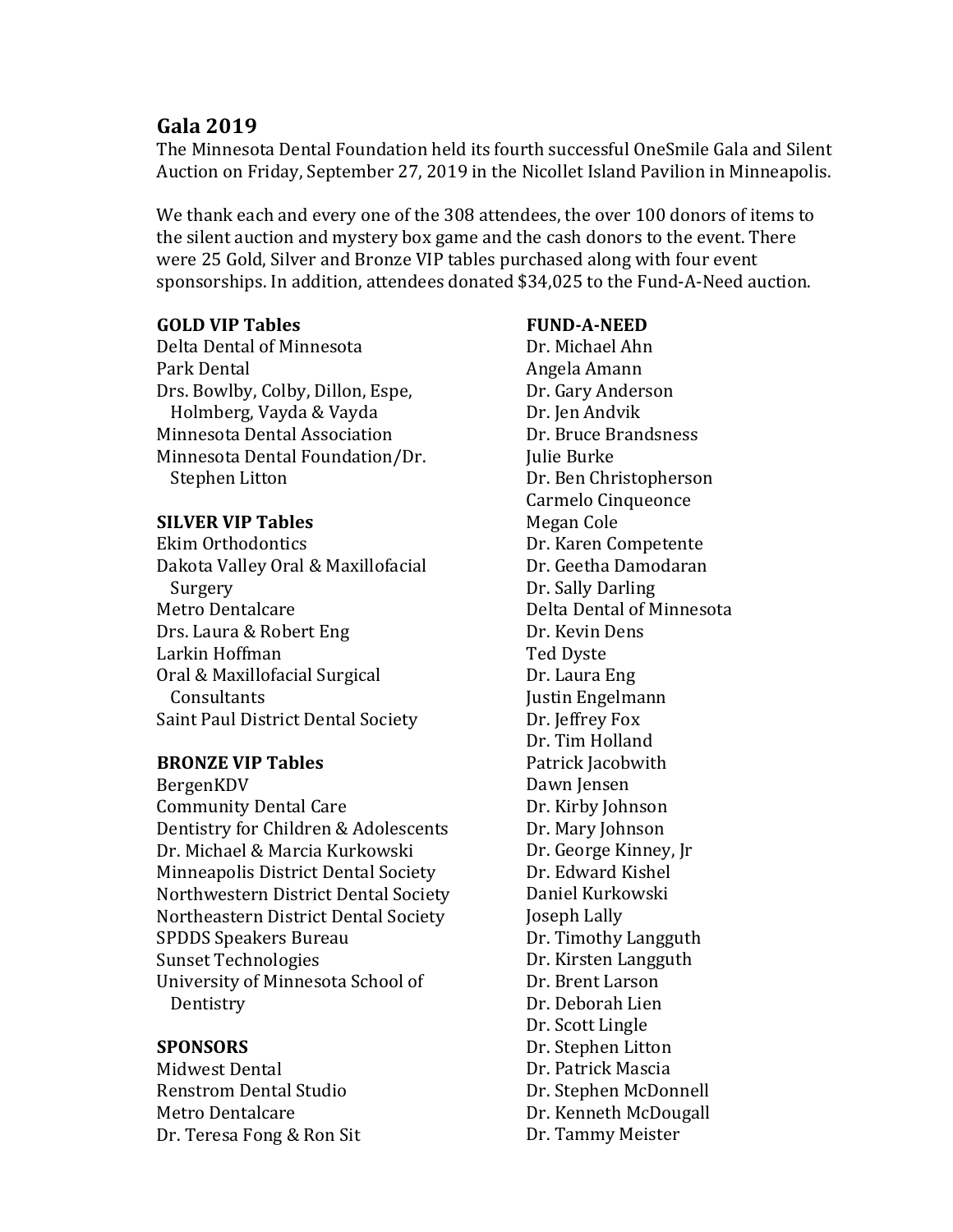Dr. Carol Meyer Dr. James R. Miller Dr. Ana Norell Dr. Jeff Norsted Daniel Owens Park Dental Foundation Dr. Rose Perpich Walter Pickhardt Dr. Patricia Rake Laurie Resch Dr. Michael Schafhauser **Jennifer Severs** Cathy Snyder Dr. Anita Thomas Dr. Brian Vieregge Dr. Chad Wojtowick Dr. Jim Zenk

#### **Cash and In-Kind Donations**

9-Yum-Yum Djamil & Trisha Abiyev Dr. Alejandro Aguirre Dr. Michael Ahn Al Vento Dr. Mohammad Alkillesly Angela & Pete Amann **AMC** Theatres Amy Rondeau Photography Dr. Dave & Amy Andersen Dr. Gary Anderson Dr. Kevin Anderson Barkbox Best Card Credit Card Processing Dr. Todd Billington Dr. Adena Borodkin Brandenburg Gallery Dr. Bruce Brandsness Jennifer Breitinger Bruegger's Bagels Jacqui Buyck Can Can Wonderland Vicki Capistrant Cheesecake Factory Chianti Grill Dr. Ben Christopherson Carmelo Cinqueonce Elizabeth Cinqueonce

Commodore Hotel Dr. Karen Competente Costco Crooners Lounge & Supper Club Crossroads Delicatessen Dr. Amber & David Cziok Dr. Geetha Damodaran Dr. Sally Darling Dr. Kevin Dens Dr. Robert Derr Richard Diercks Doolittle's Woodfire Grill Bruce & Susan Downey Dr. T's Knives by Dr. Dave Taber **Jacquie Durant** Ted Dyste Dyste Williams Agency Afton Edson Dr. L. Suzan Ekim Drs. Laura & Robert Eng Drs. Pamela & Keith Erickson Escape Lounge MSP Airport EZ Air Park Dr. Sara Fam Dr. Teresa Fong & Ron Sit Fortune Bay Resort & Casino Dr. Jeffrey Fox **Gallery Collection** Gateway Bank Gertens Greenhouses Giants Ridge Golf & Villa Giants Ridge Ski **Judy Goldetsky** Grand Casino Guthrie Theater Robin Halonen Dr. Arnie & Shirley Hill Dr. Tim & Diane Holland Dr. Bruce Hultgren & Jan Bryant Hultgren Patrick Jacobwith Randi & Scott James Sandra Jensen Dr. Lee & Mary Jo Jess Dr. Beth Johnson **Jungle Theater** Craig Killian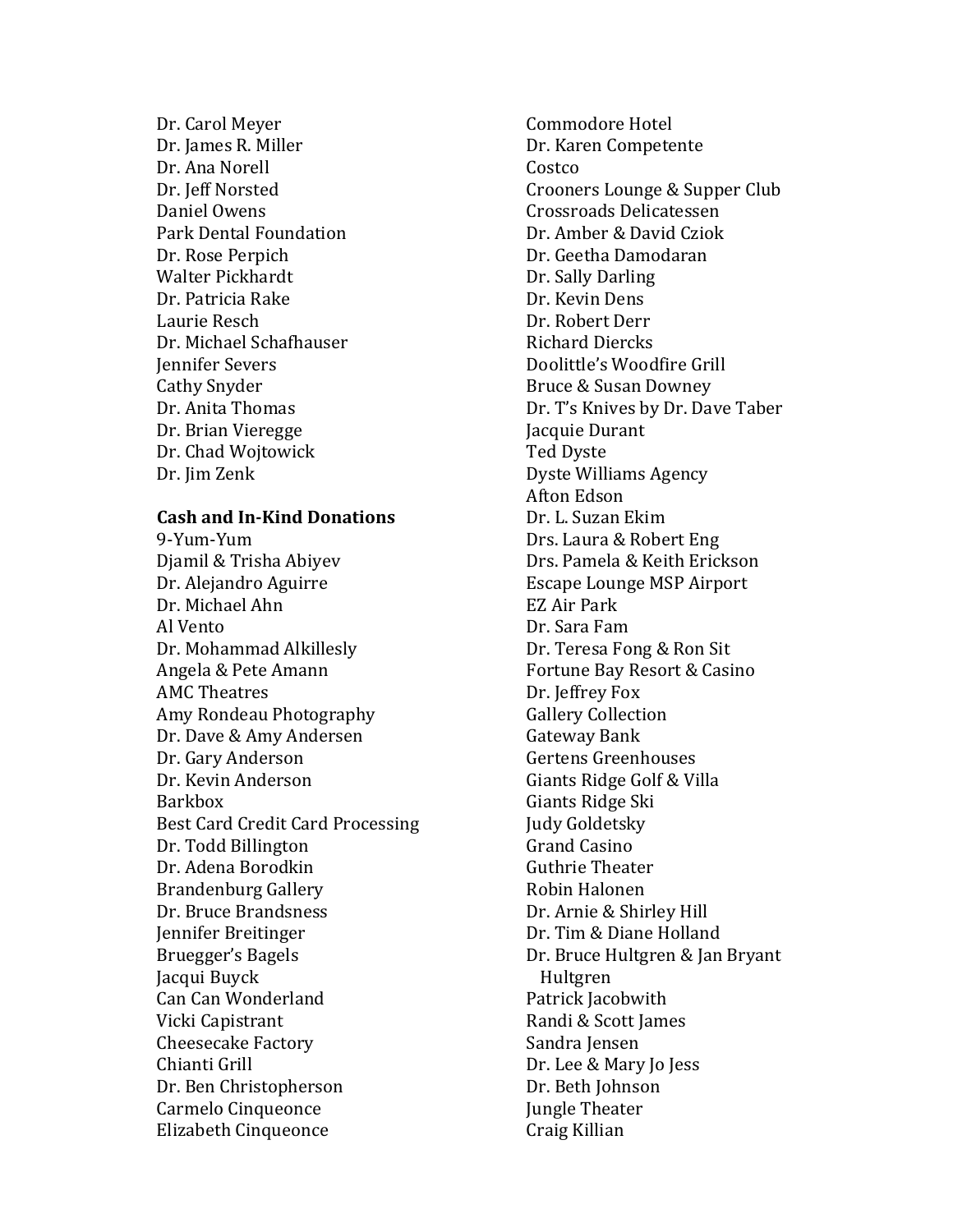Dr. George Kinney, Ir Dr. Edward Kishel Elizabeth Kratz Kuiper's Ace Hardware Daniel Kurkowski - Obsidian Group Dr. Michael & Marcia Kurkowski Kwik Trip Dr. Venetia Laganis & Vassilios **Morellas** Dr. Doug & Anna Mae Lambert Dr. Kirsten Langguth Dr. Timothy & Danielle Langguth Victoria Lanthier Dr. Brent Larson Lela Restaurant & Sheraton Bloomington Hotel Jeffrey Lenihan Dr. & Mrs. Vladmir Leon Lettuce Entertain You Lexus of Wayzata Dr. Deborah Lien Robert & Iean Lind Dr. David Linde Dr. Scott Lingle Little Feet Children's Shoes Dr. Stephen Litton Loggers Trail Golf Dr. Esteban Lugo Dr. Sarah & Ed Magnuson Mall of America Dr. Patrick Mascia Dr. Stephen McDonnell Dr. Kenneth McDougall Dr. Cindy McGregor Saarela Dr. Luke McMahon Dr. Carol Meyer Midwest Dental Laboratory Association Dr. James R. Miller Susan Miller Minneapolis District Dental Society Minnesota Landscape Arboretum Minnesota Orchestra Minnesota Public Radio Minnesota State Fair Minnesota Timberwolves Fastbreak Foundation

Minnesota Twins Baseball Minnesota Vikings Football Mystic Lake Casino National Camera Exchange Jeremy Nelson Travis Noffke Nordic Ware Dr. Jeffrey & Robin Norsted Northeastern District Dental Society Northern Dental Alliance Northwestern District Dental Society Nothing Bundt Cakes - Blaine Nothing Bundt Cakes - Eagan Nothing Bundt Cakes - Eden Prairie Nothing Bundt Cakes - Minnetonka Nothing Bundt Cakes - St. Paul Nothing Bundt Cakes - Woodbury Old Chicago Ordway Center for the Performing Arts Dr. Tara Orech Daniel & Tara Owens Paradise Charter Cruises Patagonia Dr. Eileen Patterson Dr. Rose Perpich Pilgrim Cleaners Pine Lake Law & Transitions Pinz Event Center Prairie's Edge Casino Punch Pizza Michelle Ouade R.F. Moeller Jewelers Dr. Barbara Richie Dr. Michael Rohrer ROMA Single Barrel Brewery Dr. James Rostvold Dr. Mark Roszkowski Dr. Stacy Roszkowski Rum River Golf Running Aces Saint Paul District Dental Society Science Museum of Minnesota Sea Glass Fine Art Photography Jennifer Severs Zach Severs Dr. Daniel Shaw & Judy McKloskey Shea Practice Transitions